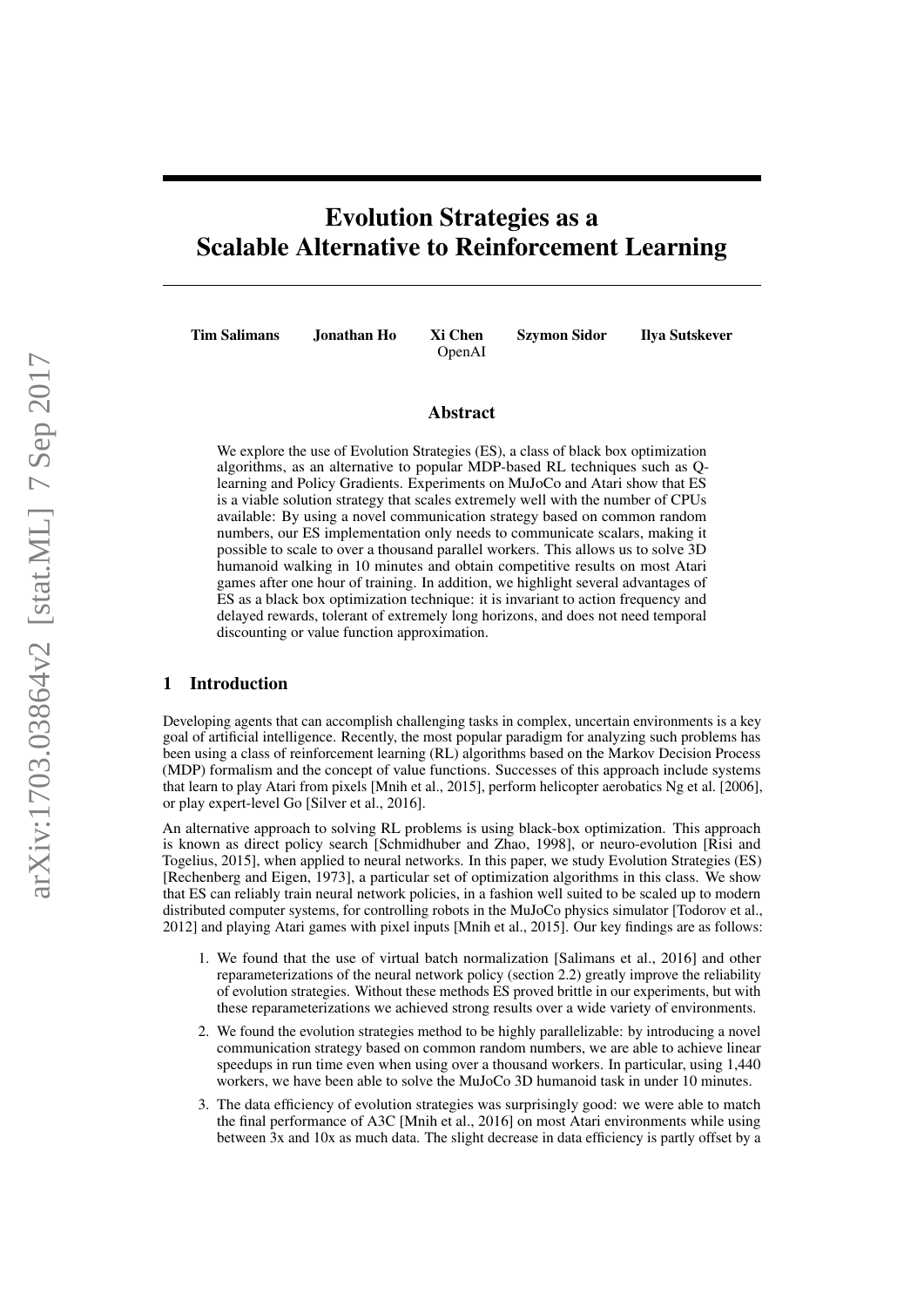reduction in required computation of roughly 3x due to not performing backpropagation and not having a value function. Our 1-hour ES results require about the same amount of computation as the published 1-day results for A3C, while performing better on 23 games tested, and worse on 28. On MuJoCo tasks, we were able to match the learned policy performance of Trust Region Policy Optimization [TRPO; Schulman et al., 2015], using no more than 10x as much data.

- 4. We found that ES exhibited better exploration behaviour than policy gradient methods like TRPO: on the MuJoCo humanoid task, ES has been able to learn a very wide variety of gaits (such as walking sideways or walking backwards). These unusual gaits are never observed with TRPO, which suggests a qualitatively different exploration behavior.
- 5. We found the evolution strategies method to be robust: we achieved the aforementioned results using fixed hyperparameters for all the Atari environments, and a different set of fixed hyperparameters for all MuJoCo environments (with the exception of one binary hyperparameter, which has not been held constant between the different MuJoCo environments).

Black-box optimization methods have several highly attractive properties: indifference to the distribution of rewards (sparse or dense), no need for backpropagating gradients, and tolerance of potentially arbitrarily long time horizons. However, they are perceived as less effective at solving hard RL problems compared to techniques like Q-learning and policy gradients. The contribution of this work, which we hope will renew interest in this class of methods and lead to new useful applications, is a demonstration that evolution strategies can be competitive with competing RL algorithms on the hardest environments studied by the deep RL community today, and that this approach can scale to many more parallel workers.

# 2 Evolution Strategies

Evolution Strategies (ES) is a class of black box optimization algorithms [Rechenberg and Eigen, 1973, Schwefel, 1977] that are heuristic search procedures inspired by natural evolution: At every iteration ("generation"), a population of parameter vectors ("genotypes") is perturbed ("mutated") and their objective function value ("fitness") is evaluated. The highest scoring parameter vectors are then recombined to form the population for the next generation, and this procedure is iterated until the objective is fully optimized. Algorithms in this class differ in how they represent the population and how they perform mutation and recombination. The most widely known member of the ES class is the covariance matrix adaptation evolution strategy [CMA-ES; Hansen and Ostermeier, 2001], which represents the population by a full-covariance multivariate Gaussian. CMA-ES has been extremely successful in solving optimization problems in low to medium dimension.

The version of ES we use in this work belongs to the class of natural evolution strategies (NES) [Wierstra et al., 2008, 2014, Yi et al., 2009, Sun et al., 2009, Glasmachers et al., 2010a,b, Schaul et al., 2011] and is closely related to the work of Sehnke et al. [2010]. Let  $F$  denote the objective function acting on parameters  $\theta$ . NES algorithms represent the population with a distribution over parameters  $p_{\psi}(\theta)$ —itself parameterized by  $\psi$ —and proceed to maximize the average objective value  $\mathbb{E}_{\theta \sim p_{\psi}} F(\theta)$ over the population by searching for  $\psi$  with stochastic gradient ascent. Specifically, using the score function estimator for  $\nabla_{\psi} \mathbb{E}_{\theta \sim p_{\psi}} F(\theta)$  in a fashion similar to REINFORCE [Williams, 1992], NES algorithms take gradient steps on  $\psi$  with the following estimator:

$$
\nabla_{\psi} \mathbb{E}_{\theta \sim p_{\psi}} F(\theta) = \mathbb{E}_{\theta \sim p_{\psi}} \left\{ F(\theta) \nabla_{\psi} \log p_{\psi}(\theta) \right\}
$$

For the special case where  $p_{\psi}$  is factored Gaussian (as in this work), the resulting gradient estimator is also known as *simultaneous perturbation stochastic approximation* [Spall, 1992], *parameterexploring policy gradients* [Sehnke et al., 2010], or *zero-order gradient estimation* [Nesterov and Spokoiny, 2011].

In this work, we focus on RL problems, so  $F(\cdot)$  will be the stochastic return provided by an environment, and  $\theta$  will be the parameters of a deterministic or stochastic policy  $\pi_{\theta}$  describing an agent acting in that environment, controlled by either discrete or continuous actions. Much of the innovation in RL algorithms is focused on coping with the lack of access to or existence of derivatives of the environment or policy. Such non-smoothness can be addressed with ES as follows. We instantiate the population distribution  $p_{\psi}$  as an isotropic multivariate Gaussian with mean  $\psi$  and fixed covariance  $\sigma^2 I$ , allowing us to write  $\mathbb{E}_{\theta \sim p_{\psi}} F(\theta)$  in terms of a mean parameter vector  $\theta$  directly: we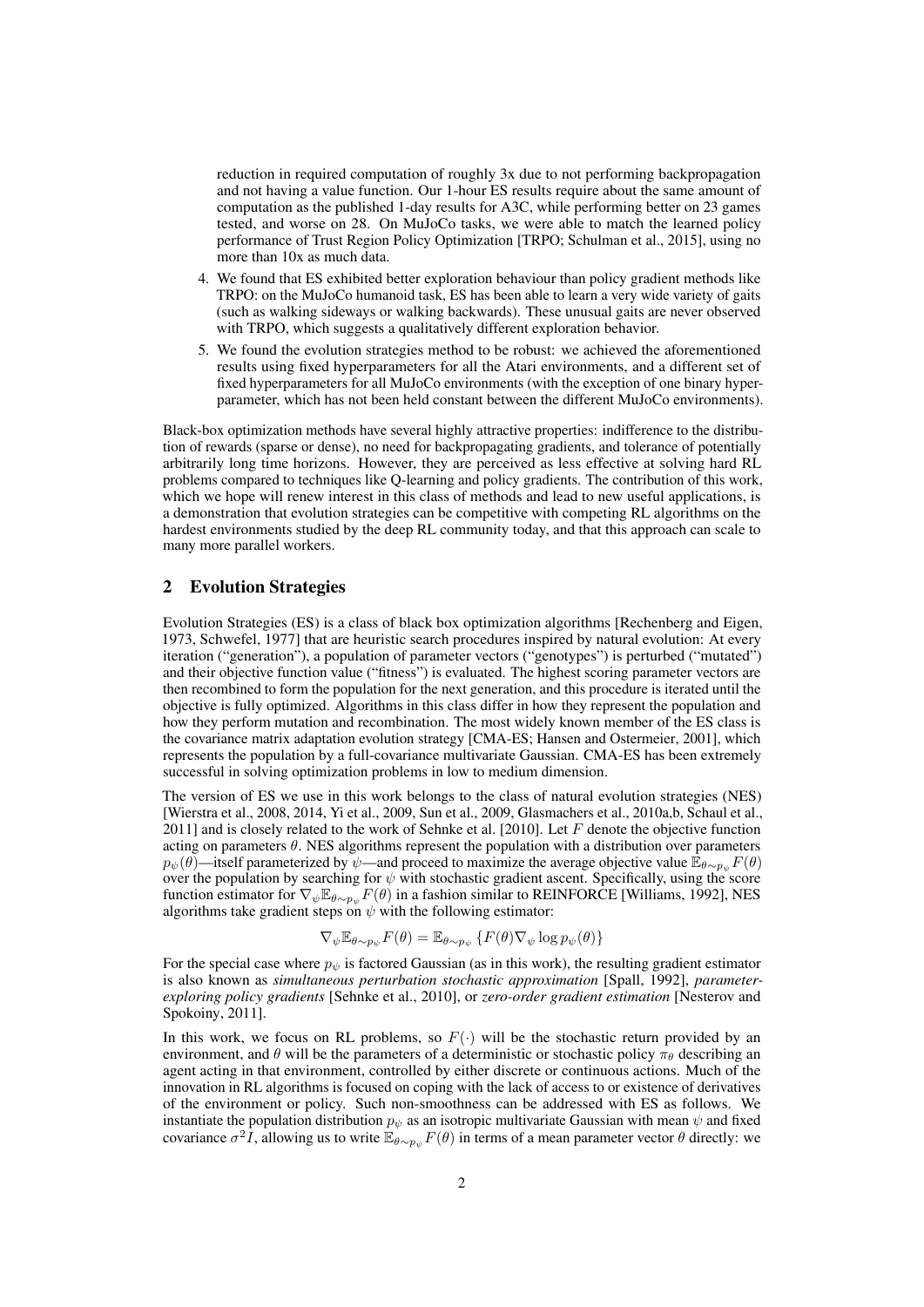set  $\mathbb{E}_{\theta \sim p_{\psi}} F(\theta) = \mathbb{E}_{\epsilon \sim N(0, I)} F(\theta + \sigma \epsilon)$ . With this setup, our stochastic objective can be viewed as a Gaussian-blurred version of the original objective  $F$ , free of non-smoothness introduced by the environment or potentially discrete actions taken by the policy. Further discussion on how ES and policy gradient methods cope with non-smoothness can be found in section 3.

With our objective defined in terms of  $\theta$ , we optimize over  $\theta$  directly using stochastic gradient ascent with the score function estimator:

$$
\nabla_{\theta} \mathbb{E}_{\epsilon \sim N(0,I)} F(\theta + \sigma \epsilon) = \frac{1}{\sigma} \mathbb{E}_{\epsilon \sim N(0,I)} \left\{ F(\theta + \sigma \epsilon) \epsilon \right\}
$$

which can be approximated with samples. The resulting algorithm (1) repeatedly executes two phases: 1) Stochastically perturbing the parameters of the policy and evaluating the resulting parameters by running an episode in the environment, and 2) Combining the results of these episodes, calculating a stochastic gradient estimate, and updating the parameters.

Algorithm 1 Evolution Strategies

1: **Input:** Learning rate  $\alpha$ , noise standard deviation  $\sigma$ , initial policy parameters  $\theta_0$ 2: for  $t = 0, 1, 2, \ldots$  do 3: Sample  $\epsilon_1, \ldots \epsilon_n \sim \mathcal{N}(0, I)$ <br>4: Compute returns  $F_i = F(\theta_i)$ 4: Compute returns  $F_i = F(\theta_t + \sigma \epsilon_i)$  for  $i = 1, ..., n$ 5: Set  $\theta_{t+1} \leftarrow \theta_t + \alpha \frac{1}{n\sigma} \sum_{i=1}^n F_i \epsilon_i$ 6: end for

# 2.1 Scaling and parallelizing ES

ES is well suited to be scaled up to many parallel workers: 1) It operates on complete episodes, thereby requiring only infrequent communication between workers. 2) The only information obtained by each worker is the scalar return of an episode: if we synchronize random seeds between workers before optimization, each worker knows what perturbations the other workers used, so each worker only needs to communicate a single scalar to and from each other worker to agree on a parameter update. ES thus requires extremely low bandwidth, in sharp contrast to policy gradient methods, which require workers to communicate entire gradients. 3) It does not require value function approximations. RL with value function estimation is inherently sequential: To improve upon a given policy, multiple updates to the value function are typically needed to get enough signal. Each time the policy is significantly changed, multiple iterations are necessary for the value function estimate to catch up.

A simple parallel version of ES is given in Algorithm 2. The main novelty here is that the algorithm makes use of shared random seeds, which drastically reduces the bandwidth required for communication between the workers.

Algorithm 2 Parallelized Evolution Strategies

```
1: Input: Learning rate \alpha, noise standard deviation \sigma, initial policy parameters \theta_0
```
2: **Initialize:** *n* workers with known random seeds, and initial parameters  $\theta_0$ 

```
3: for t = 0, 1, 2, \ldots do<br>4: for each worker i =
```

```
4: for each worker i = 1, ..., n do<br>5: Sample \epsilon_i \sim \mathcal{N}(0, I)
```

```
5: Sample \epsilon_i \sim \mathcal{N}(0, I)<br>6: Compute returns F_i =6: Compute returns F_i = F(\theta_t + \sigma \epsilon_i)<br>7. end for
```
end for

```
8: Send all scalar returns F_i from each worker to every other worker \mathbf{\hat{p}} = \mathbf{\hat{p}}_i \cdot \mathbf{\hat{p}}_i for each worker i = 1, ..., n do
```
9: **for** each worker  $i = 1, ..., n$  **do**<br>10: **Reconstruct all perturbations**  $\epsilon$ 

```
10: Reconstruct all perturbations \epsilon_j for j = 1, ..., n using known random seeds
```

```
11: Set \theta_{t+1} \leftarrow \theta_t + \alpha \frac{1}{n\sigma} \sum_{j=1}^n \vec{F}_j \epsilon_j
```

```
12: end for
```

```
13: end for
```
In practice, we implement sampling by having each worker instantiate a large block of Gaussian noise at the start of training, and then perturbing its parameters by adding a randomly indexed subset of these noise variables at each iteration. Although this means that the perturbations are not strictly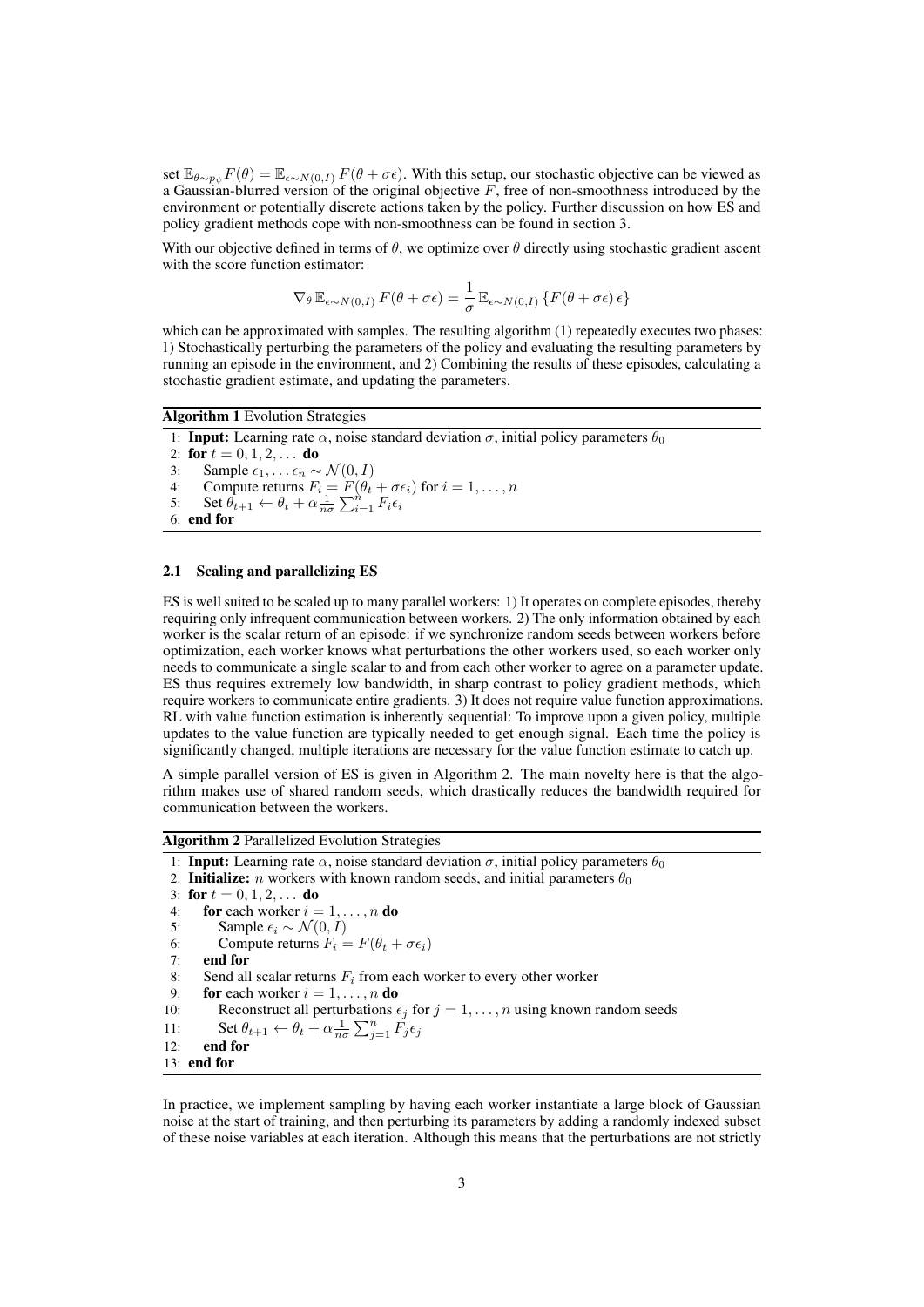independent across iterations, we did not find this to be a problem in practice. Using this strategy, we find that the second part of Algorithm 2 (lines 9-12) only takes up a small fraction of total time spend for all our experiments, even when using up to 1,440 parallel workers. When using many more workers still, or when using very large neural networks, we can reduce the computation required for this part of the algorithm by having workers only perturb a subset of the parameters  $\theta$  rather than all of them: In this case the perturbation distribution  $p_{\psi}$  corresponds to a mixture of Gaussians, for which the update equations remain unchanged. At the very extreme, every worker would perturb only a single coordinate of the parameter vector, which means that we would be using pure finite differences.

To reduce variance, we use antithetic sampling Geweke [1988], also known as *mirrored sampling* Brockhoff et al. [2010] in the ES literature: that is, we always evaluate pairs of perturbations  $\epsilon, -\epsilon$ , for Gaussian noise vector  $\epsilon$ . We also find it useful to perform fitness shaping Wierstra et al. [2014] by applying a rank transformation to the returns before computing each parameter update. Doing so removes the influence of outlier individuals in each population and decreases the tendency for ES to fall into local optima early in training. In addition, we apply weight decay to the parameters of our policy network: this prevents the parameters from growing very large compared to the perturbations.

Unlike Wierstra et al. [2014] we did not see benefit from adapting  $\sigma$  during training, and we therefore treat it as a fixed hyperparameter instead. We perform the optimization directly in parameter space; exploring indirect encodings Stanley et al. [2009], van Steenkiste et al. [2016] is left for future work.

Evolution Strategies, as presented above, works with full-length episodes. In some rare cases this can lead to low CPU utilization, as some episodes run for many more steps than others. For this reason, we cap episode length at a constant m steps for all workers, which we dynamically adjust as training progresses. For example, by setting  $m$  to be equal to twice the mean number of steps taken per episode, we can guarantee that CPU utilization stays above 50% in the worst case.

### 2.2 The impact of network parameterization

Whereas RL algorithms like Q-learning and policy gradients explore by sampling actions from a stochastic policy, Evolution Strategies derives learning signal from sampling instantiations of policy parameters. Exploration in ES is thus driven by parameter perturbation. For ES to improve upon parameters  $\theta$ , some members of the population must achieve better return than others: i.e. it is crucial that Gaussian perturbation vectors  $\epsilon$  occasionally lead to new individuals  $\theta + \sigma \epsilon$  with better return.

For the Atari environments, we found that Gaussian parameter perturbations on DeepMind's convolutional architectures [Mnih et al., 2015] did not always lead to adequate exploration: For some environments, randomly perturbed parameters tended to encode policies that always took one specific action regardless of the state that was given as input. However, we discovered thatwe could match the performance of policy gradient methods for most games by using virtual batch normalization [Salimans et al., 2016] in the policy specification. Virtual batch normalization is precisely equivalent to batch normalization [Ioffe and Szegedy, 2015] where the minibatch used for calculating normalizing statistics is chosen at the start of training and is fixed. This change in parameterization makes the policy more sensitive to very small changes in the input image at the early stages of training when the weights of the policy are random, ensuring that the policy takes a wide-enough variety of actions to gather occasional rewards. For most applications, a downside of virtual batch normalization is that it makes training more expensive. For our application, however, the minibatch used to calculate the normalizing statistics is much smaller than the number of steps taken during a typical episode, meaning that the overhead is negligible.

For the MuJoCo tasks, we achieved good performance on nearly all the environments with the standard multilayer perceptrons mapping to continuous actions. However, we observed that for some environments, we could encourage more exploration by discretizing the actions. This forced the actions to be non-smooth with respect to input observations and parameter perturbations, and thereby encouraged a wide variety of behaviors to be played out over the course of rollouts.

# 3 Smoothing in parameter space versus smoothing in action space

As mentioned in section 2, a large source of difficulty in RL stems from the lack of informative gradients of policy performance: such gradients may not exist due to non-smoothness of the environ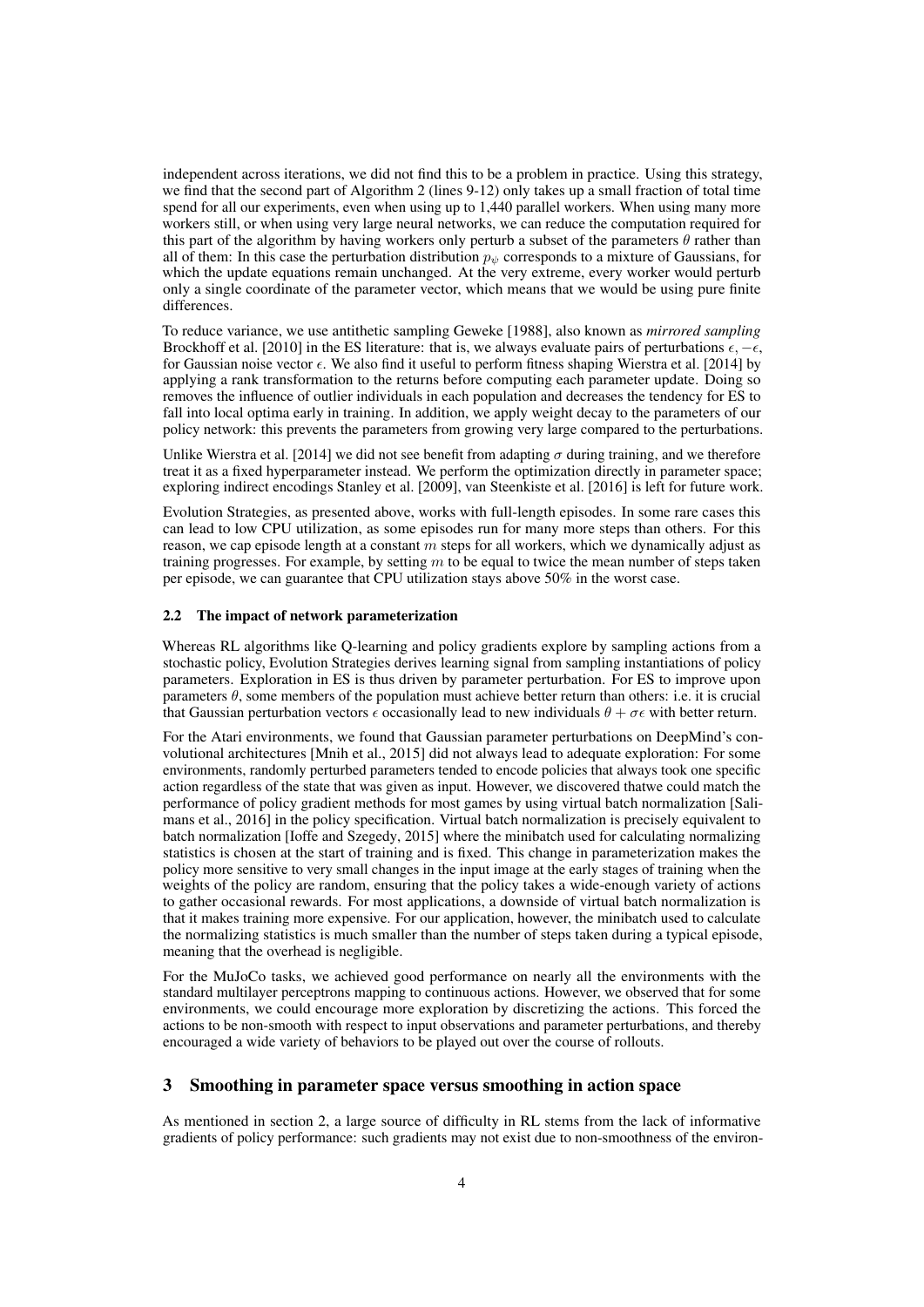ment or policy, or may only be available as high-variance estimates because the environment usually can only be accessed via sampling. Explicitly, suppose we wish to solve general decision problems that give a return  $R(a)$  after we take a sequence of actions  $a = \{a_1, \ldots, a_T\}$ , where the actions are determined by a either a deterministic or a stochastic policy function  $a_t = \pi(s; \theta)$ . The objective we would like to optimize is thus

$$
F(\theta) = R(\mathbf{a}(\theta)).
$$

Since the actions are allowed to be discrete and the policy is allowed to be deterministic,  $F(\theta)$ can be non-smooth in  $\theta$ . More importantly, because we do not have explicit access to the underlying state transition function of our decision problems, the gradients cannot be computed with a backpropagation-like algorithm. This means we cannot directly use standard gradient-based optimization methods to find a good solution for  $\theta$ .

In order to both make the problem smooth and to have a means of to estimate its gradients, we need to add noise. Policy gradient methods add the noise in action space, which is done by sampling the actions from an appropriate distribution. For example, if the actions are discrete and  $\pi(s; \theta)$  calculates a score for each action before selecting the best one, then we would sample an action  $a(\epsilon, \theta)$  (here  $\epsilon$  is the noise source) from a categorical distribution over actions at each time period, applying a softmax to the scores of each action. Doing so yields the objective  $F_{PG}(\theta) = \mathbb{E}_{\epsilon} R(\mathbf{a}(\epsilon, \theta))$ , with gradients

$$
\nabla_{\theta} F_{PG}(\theta) = \mathbb{E}_{\epsilon} \left\{ R(\mathbf{a}(\epsilon, \theta)) \nabla_{\theta} \log p(\mathbf{a}(\epsilon, \theta); \theta) \right\}.
$$

Evolution strategies, on the other hand, add the noise in parameter space. That is, they perturb the parameters as  $\tilde{\theta} = \theta + \xi$ , with  $\xi$  from a multivariate Gaussian distribution, and then pick actions as  $a_t = \mathbf{a}(\xi, \theta) = \pi(s; \tilde{\theta})$ . It can be interpreted as adding a Gaussian blur to the original objective, which results in a smooth, differentiable cost  $F_{ES}(\theta) = \mathbb{E}_{\xi} R(\mathbf{a}(\xi, \theta))$ , this time with gradients

$$
\nabla_{\theta} F_{ES}(\theta) = \mathbb{E}_{\xi} \left\{ R(\mathbf{a}(\xi, \theta)) \nabla_{\theta} \log p(\tilde{\theta}(\xi, \theta); \theta) \right\}.
$$

The two methods for smoothing the decision problem are thus quite similar, and can be made even more so by adding noise to both the parameters and the actions.

#### 3.1 When is ES better than policy gradients?

Given these two methods of smoothing the decision problem, which should we use? The answer depends strongly on the structure of the decision problem and on which type of Monte Carlo estimator is used to estimate the gradients  $\nabla_{\theta} F_{PG}(\theta)$  and  $\nabla_{\theta} F_{ES}(\theta)$ . Suppose the correlation between the return and the individual actions is low (as is true for any hard RL problem). Assuming we approximate these gradients using simple Monte Carlo (REINFORCE) with a good baseline on the return, we have

$$
\operatorname{Var}[\nabla_{\theta} F_{PG}(\theta)] \approx \operatorname{Var}[R(\mathbf{a})] \operatorname{Var}[\nabla_{\theta} \log p(\mathbf{a}; \theta)],
$$
  

$$
\operatorname{Var}[\nabla_{\theta} F_{ES}(\theta)] \approx \operatorname{Var}[R(\mathbf{a})] \operatorname{Var}[\nabla_{\theta} \log p(\tilde{\theta}; \theta)].
$$

If both methods perform a similar amount of exploration,  $Var[R(a)]$  will be similar for both expressions. The difference will thus be in the second term. Here we have that  $\nabla_{\theta} \log p(\mathbf{a}; \theta) =$  $\sum_{t=1}^{T} \nabla_{\theta} \log p(a_t; \theta)$  is a sum of T uncorrelated terms, so that the variance of the policy gradient estimator will grow nearly linearly with T. The corresponding term for evolution strategies,  $\nabla_{\theta} \log p(\tilde{\theta}; \theta)$ , is independent of T. Evolution strategies will thus have an advantage compared to policy gradients for long episodes with very many time steps. In practice, the effective number of steps T is often reduced in policy gradient methods by discounting rewards. If the effects of actions are short-lasting, this allows us to dramatically reduce the variance in our gradient estimate, and this has been critical to the success of applications such as Atari games. However, this discounting will bias our gradient estimate if actions have long lasting effects. Another strategy for reducing the effective value of  $T$  is to use value function approximation. This has also been effective, but once again runs the risk of biasing our gradient estimates. Evolution strategies is thus an attractive choice if the effective number of time steps  $T$  is long, actions have long-lasting effects, and if no good value function estimates are available.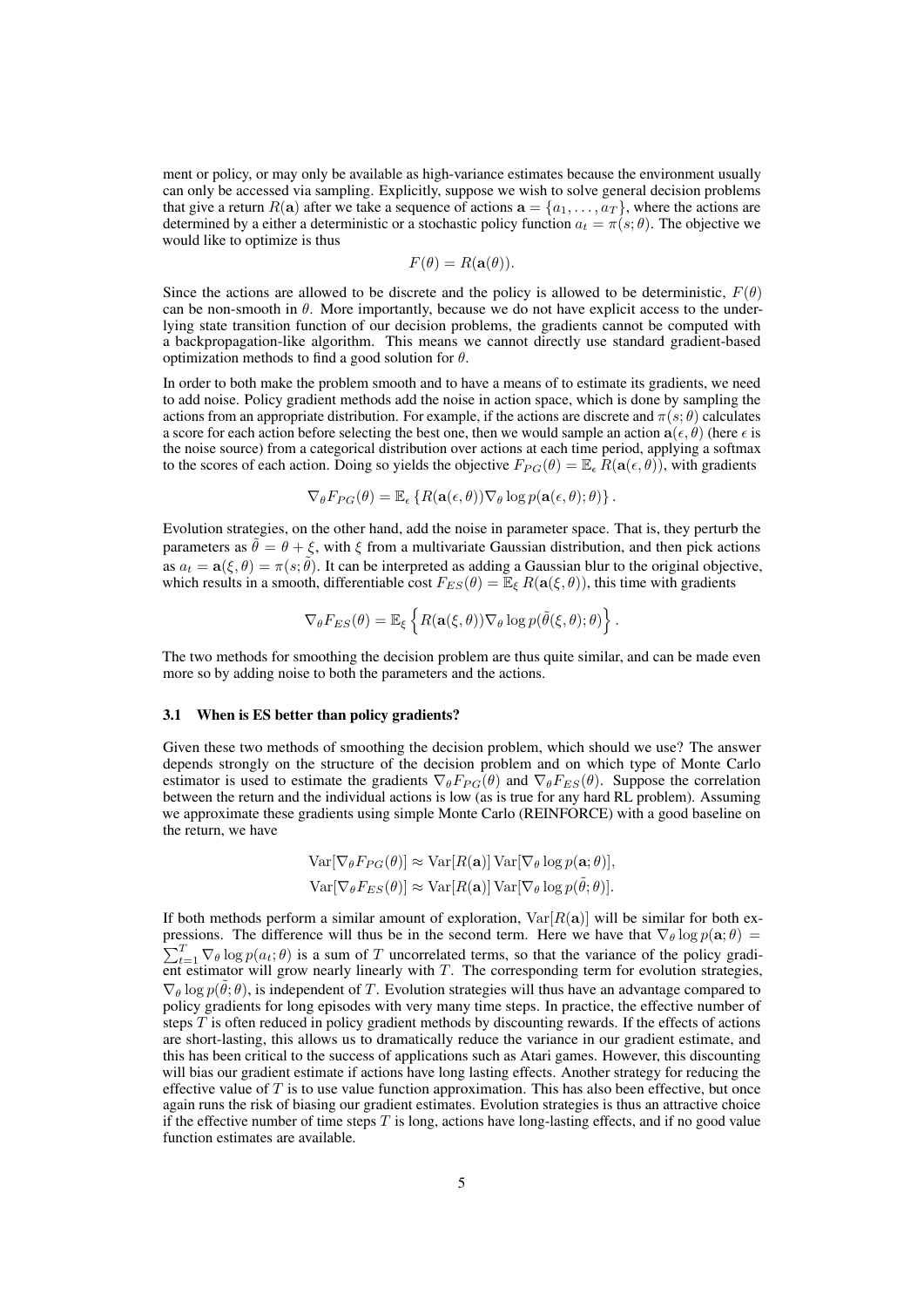#### 3.2 Problem dimensionality

The gradient estimate of ES can be interpreted as a method for randomized finite differences in high-dimensional space. Indeed, using the fact that  $\mathbb{E}_{\epsilon \sim N(0, I)} \{F(\theta) \epsilon / \sigma\} = 0$ , we get

$$
\nabla_{\theta} \eta(\theta) = \mathbb{E}_{\epsilon \sim N(0,I)} \left\{ F(\theta + \sigma \epsilon) \epsilon / \sigma \right\} = \mathbb{E}_{\epsilon \sim N(0,I)} \left\{ \left( F(\theta + \sigma \epsilon) - F(\theta) \right) \epsilon / \sigma \right\}
$$

It is now apparent that ES can be seen as computing a finite difference derivative estimate in a randomly chosen direction, especially as  $\sigma$  becomes small. The resemblance of ES to finite differences suggests the method will scale poorly with the dimension of the parameters  $\theta$ . Theoretical analysis indeed shows that for general non-smooth optimization problems, the required number of optimization steps scales linearly with the dimension [Nesterov and Spokoiny, 2011]. However, it is important to note that this does not mean that larger neural networks will perform worse than smaller networks when optimized using ES: what matters is the difficulty, or intrinsic dimension, of the optimization problem. To see that the dimensionality of our model can be completely separate from the effective dimension of the optimization problem, consider a regression problem where we approximate a univariate variable y with a linear model  $\hat{y} = \mathbf{x} \cdot \mathbf{w}$ : if we double the number of features and parameters in this model by concatenating x with itself (i.e. using features  $x' = (x, x)$ ), the problem does not become more difficult. The ES algorithm will do exactly the same thing when applied to this higher dimensional problem, as long as we divide the standard deviation of the noise by two, as well as the learning rate.

In practice, we observe slightly better results when using larger networks with ES. For example, we tried both the larger network and smaller network used in A3C [Mnih et al., 2016] for learning Atari 2600 games, and on average obtained better results using the larger network. We hypothesize that this is due to the same effect that makes standard gradient-based optimization of large neural networks easier than for small ones: large networks have fewer local minima [Kawaguchi, 2016].

# 3.3 Advantages of not calculating gradients

In addition to being easy to parallelize, and to having an advantage in cases with long action sequences and delayed rewards, black box optimization algorithms like ES have other advantages over RL techniques that calculate gradients. The communication overhead of implementing ES in a distributed setting is lower than for competing RL methods such as policy gradients and Q-learning, as the only information that needs to be communicated across processes are the scalar return and the random seed that was used to generate the perturbations  $\epsilon$ , rather than a full gradient. Also, ES can deal with maximally sparse and delayed rewards; only the total return of an episode is used, whereas other methods use individual rewards and their exact timing.

By not requiring backpropagation, black box optimizers reduce the amount of computation per episode by about two thirds, and memory by potentially much more. In addition, not explicitly calculating an analytical gradient protects against problems with exploding gradients that are common when working with recurrent neural networks. By smoothing the cost function in parameter space, we reduce the pathological curvature that causes these problems: bounded cost functions that are smooth enough can't have exploding gradients. At the extreme, ES allows us to incorporate non-differentiable elements into our architecture, such as modules that use *hard attention* [Xu et al., 2015].

Black box optimization methods are uniquely suited to low precision hardware for deep learning. Low precision arithmetic, such as in binary neural networks, can be performed much cheaper than at high precision. When optimizing such low precision architectures, biased low precision gradient estimates can be a problem when using gradient-based methods. Similarly, specialized hardware for neural network inference, such as TPUs [Jouppi et al., 2017], can be used directly when performing optimization using ES, while their limited memory usually makes backpropagation impossible.

By perturbing in parameter space instead of action space, black box optimizers are naturally invariant to the frequency at which our agent acts in the environment. For MDP-based reinforcement learning algorithms, on the other hand, it is well known that *frameskip* is a crucial parameter to get right for the optimization to succeed [Braylan et al., 2005]. While this is usually a solvable problem for games that only require short-term planning and action, it is a problem for learning longer term strategic behavior. For these problems, RL needs hierarchy to succeed [Parr and Russell, 1998], which is not as necessary when using black box optimization.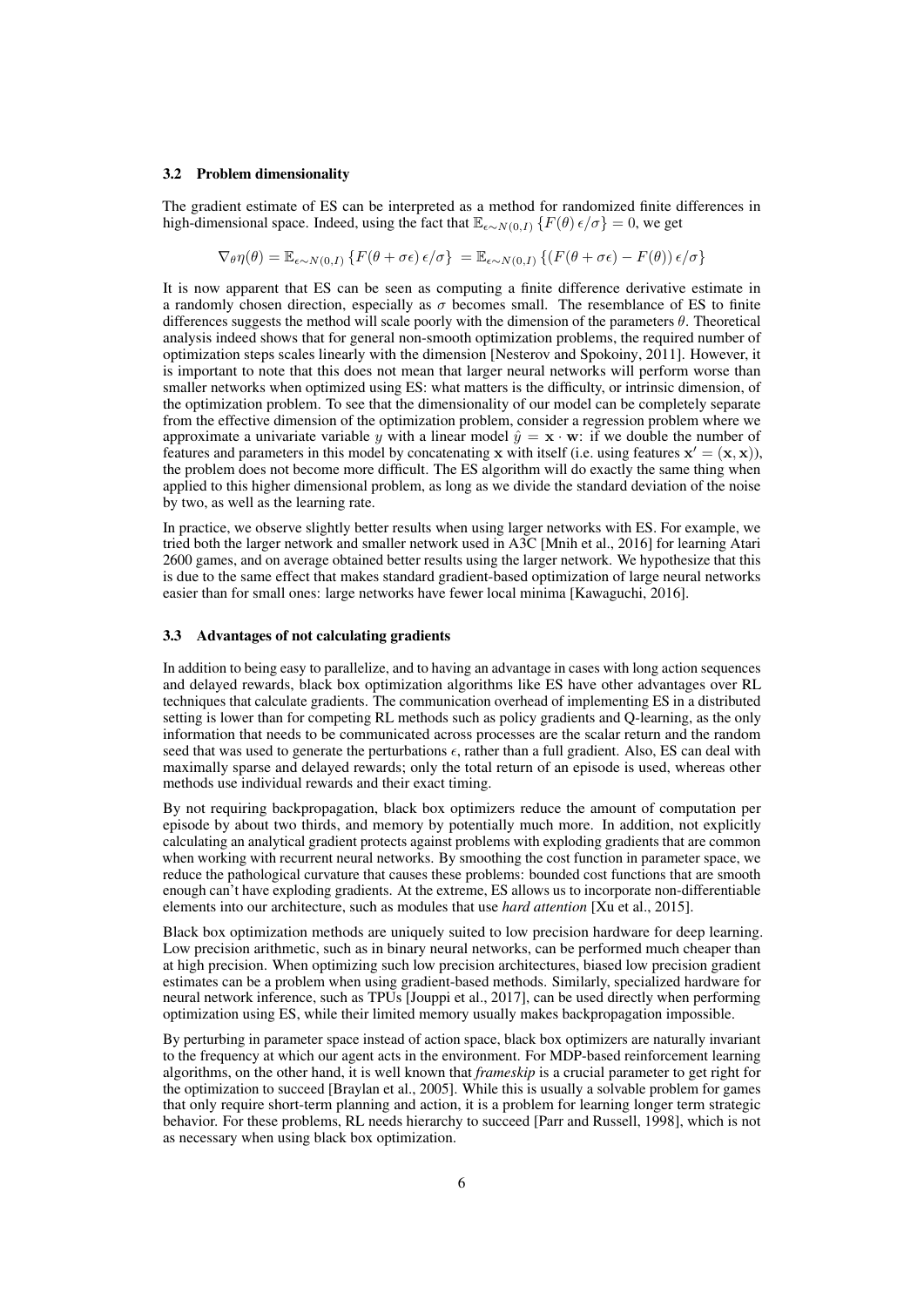## 4 Experiments

### 4.1 MuJoCo

We evaluated ES on a benchmark of continuous robotic control problems in the OpenAI Gym [Brockman et al., 2016] against a highly tuned implementation of Trust Region Policy Optimization [Schulman et al., 2015], a policy gradient algorithm designed to efficiently optimize neural network policies. We tested on both classic problems, like balancing an inverted pendulum, and more difficult ones found in recent literature, like learning 2D hopping and walking gaits. The environments were simulated by MuJoCo [Todorov et al., 2012].

We used both ES and TRPO to train policies with identical architectures: multilayer perceptrons with two 64-unit hidden layers separated by tanh nonlinearities. We found that ES occasionally benefited from discrete actions, since continuous actions could be too smooth with respect to parameter perturbation and could hamper exploration (see section 2.2). For the hopping and swimming tasks, we discretized the actions for ES into 10 bins for each action component.

We found that ES was able to solve these tasks up to TRPO's final performance after 5 million timesteps of environment interaction. To obtain this result, we ran ES over 6 random seeds and compared the mean learning curves to similarly computed curves for TRPO. The exact sample complexity tradeoffs over the course of learning are listed in Table 1, and detailed results are listed in Table  $3$  of the supplement. Generally, we were able to solve the environments in less than  $10x$ penalty in sample complexity on the hard environments (Hopper and Walker2d) compared to TRPO. On simple environments, we achieved up to 3x better sample complexity than TRPO.

Table 1: MuJoCo tasks: Ratio of ES timesteps to TRPO timesteps needed to reach various percentages of TRPO's learning progress at 5 million timesteps.

| Environment             | 25%  | 50%  | 75%  | 100% |
|-------------------------|------|------|------|------|
| HalfCheetah             | 0.15 | 0.49 | 0.42 | 0.58 |
| Hopper                  | 0.53 | 3.64 | 6.05 | 6.94 |
| InvertedDoublePendulum  | 0.46 | 0.48 | 0.49 | 1.23 |
| <b>InvertedPendulum</b> | 0.28 | 0.52 | 0.78 | 0.88 |
| Swimmer                 | 0.56 | 0.47 | 0.53 | 0.30 |
| Walker2d                | 0.41 | 5.69 | 8.02 | 7.88 |

## 4.2 Atari

We ran our parallel implementation of Evolution Strategies, described in Algorithm 2, on 51 Atari 2600 games available in OpenAI Gym [Brockman et al., 2016]. We used the same preprocessing and feedforward CNN architecture used by Mnih et al. [2016]. All games were trained for 1 billion frames, which requires about the same amount of neural network computation as the published 1-day results for A3C [Mnih et al., 2016] which uses 320 million frames. The difference is due to the fact that ES does not perform backpropagation and does not use a value function. By parallelizing the evaluation of perturbed parameters across 720 CPUs on Amazon EC2, we can bring down the time required for the training process to about one hour per game. After training, we compared final performance against the published A3C results and found that ES performed better in 23 games tested, while it performed worse in 28. The full results are in Table 2 in the supplementary material.

#### 4.3 Parallelization

ES is particularly amenable to parallelization because of its low communication bandwidth requirement (Section 2.1). We implemented a distributed version of Algorithm 2 to investigate how ES scales with the number of workers. Our distributed implementation did not rely on special networking setup and was tested on public cloud computing service Amazon EC2.

We picked the 3D Humanoid walking task from OpenAI Gym [Brockman et al., 2016] as the test problem for our scaling experiment, because it is one of the most challenging continuous control problems solvable by state-of-the-art RL techniques, which require about a day to learn on modern hardware [Schulman et al., 2015, Duan et al., 2016a]. Solving 3D Humanoid with ES on one 18 core machine takes about 11 hours, which is on par with RL. However, when distributed across 80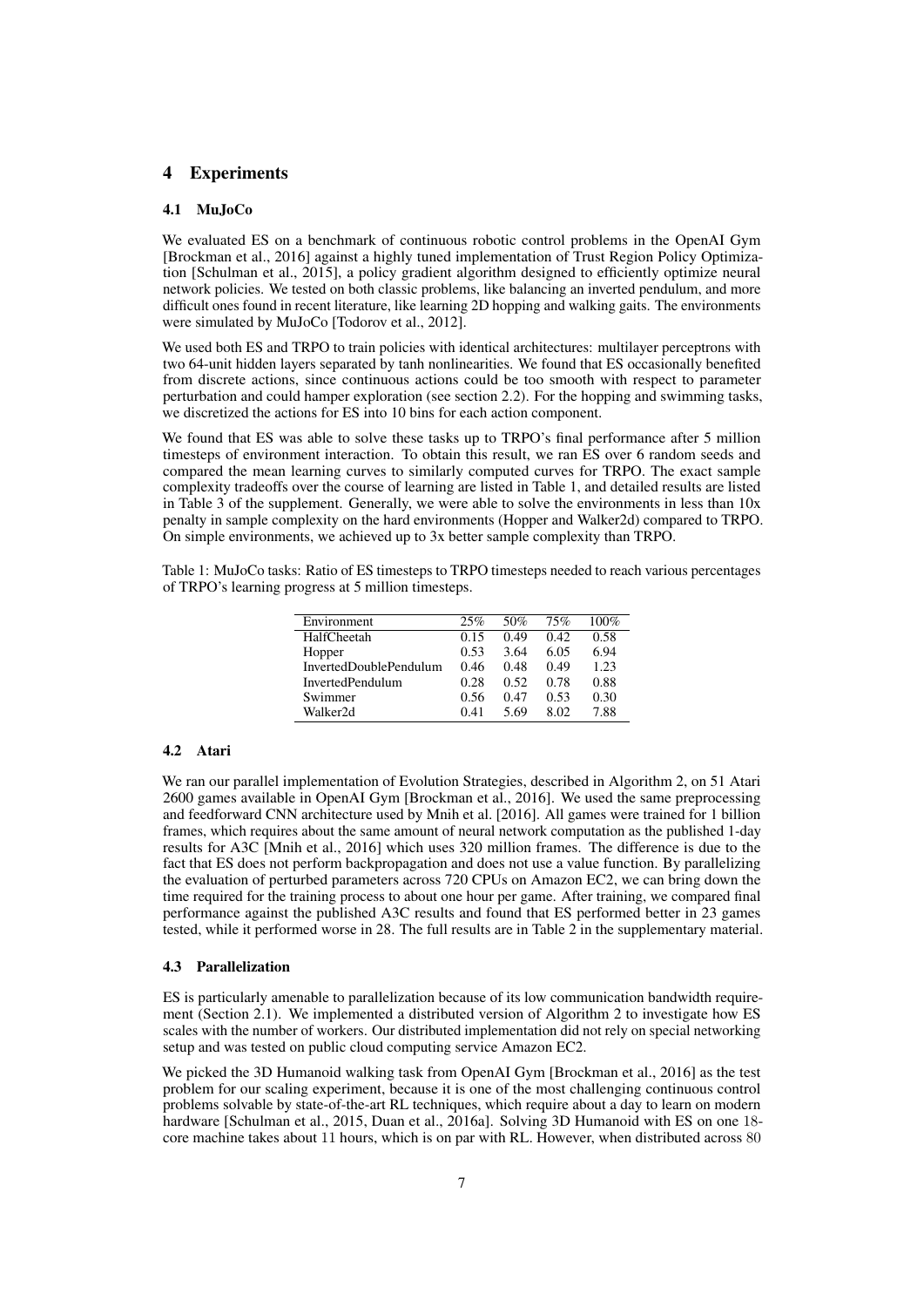



Figure 1: Time to reach a score of 6000 on 3D Humanoid with different number of CPU cores. Experiments are repeated 7 times and median time is reported.

Figure 2: Learning curves for Pong using varying frame-skip parameters. Although performance is stochastic, each setting leads to about equally fast learning, with each run converging in around 100 weight updates.

machines and 1, 440 CPU cores, ES can solve 3D Humanoid in just 10 minutes, reducing experiment turnaround time by two orders of magnitude. Figure 1 shows that, for this task, ES is able to achieve linear speedup in the number of CPU cores.

#### 4.4 Invariance to temporal resolution

It is common practice in RL to have the agent decide on its actions in a lower frequency than is used in the simulator that runs the environment. This action frequency, or *frame-skip*, is a crucial parameter in many RL algorithms [Braylan et al., 2005]. If the frame-skip is set too high, the agent cannot make its decisions at a fine enough timeframe to perform well in the environment. If, on the other hand, the frameskip is set too low, the effective time length of the episode increases too much, which deteriorates optimization performance as analyzed in section 3.1. An advantage of ES is that its gradient estimate is invariant to the length of the episode, which makes it much more robust to the action frequency. We demonstrate this by running the Atari game Pong using a frame skip parameter in  $\{1, 2, 3, 4\}$ . As can be seen in Figure 2, the learning curves for each setting indeed look very similar.

## 5 Related work

There have been many attempts at applying methods related to ES to train neural networks Risi and Togelius [2015]. For Atari, Hausknecht et al. [2014] obtain impressive results. Sehnke et al. [2010] proposed a method closely related the one investigated in our work. Koutník et al. [2013, 2010] and Srivastava et al. [2012] have similarly applied an an ES method to RL problems with visual inputs, but where the policy was compressed in a number of different ways. Natural evolution strategies has been successfully applied to black box optimization Wierstra et al. [2008, 2014], as well as for the training of the recurrent weights in recurrent neural networks Schmidhuber et al. [2007]. Stulp and Sigaud [2012] explored similar approaches to black box optimization. An interesting hybrid of black-box optimization and policy gradient methods was recently explored by Usunier et al. [2016]. Hyper-Neat Stanley et al. [2009] is an alternative approach to evolving both the weights of the neural networks and their parameters. Derivative free optimization methods have also been analyzed in the convex setting Duchi et al. [2015], Nesterov [2012].

The main contribution in our work is in showing that this class of algorithms is extremely scalable and efficient to use on distributed hardware. We have shown that ES, when carefully implemented, is competitive with competing RL algorithms in terms of performance on the hardest problems solvable today, and is surprisingly close in terms of data efficiency, while taking less wallclock time to train.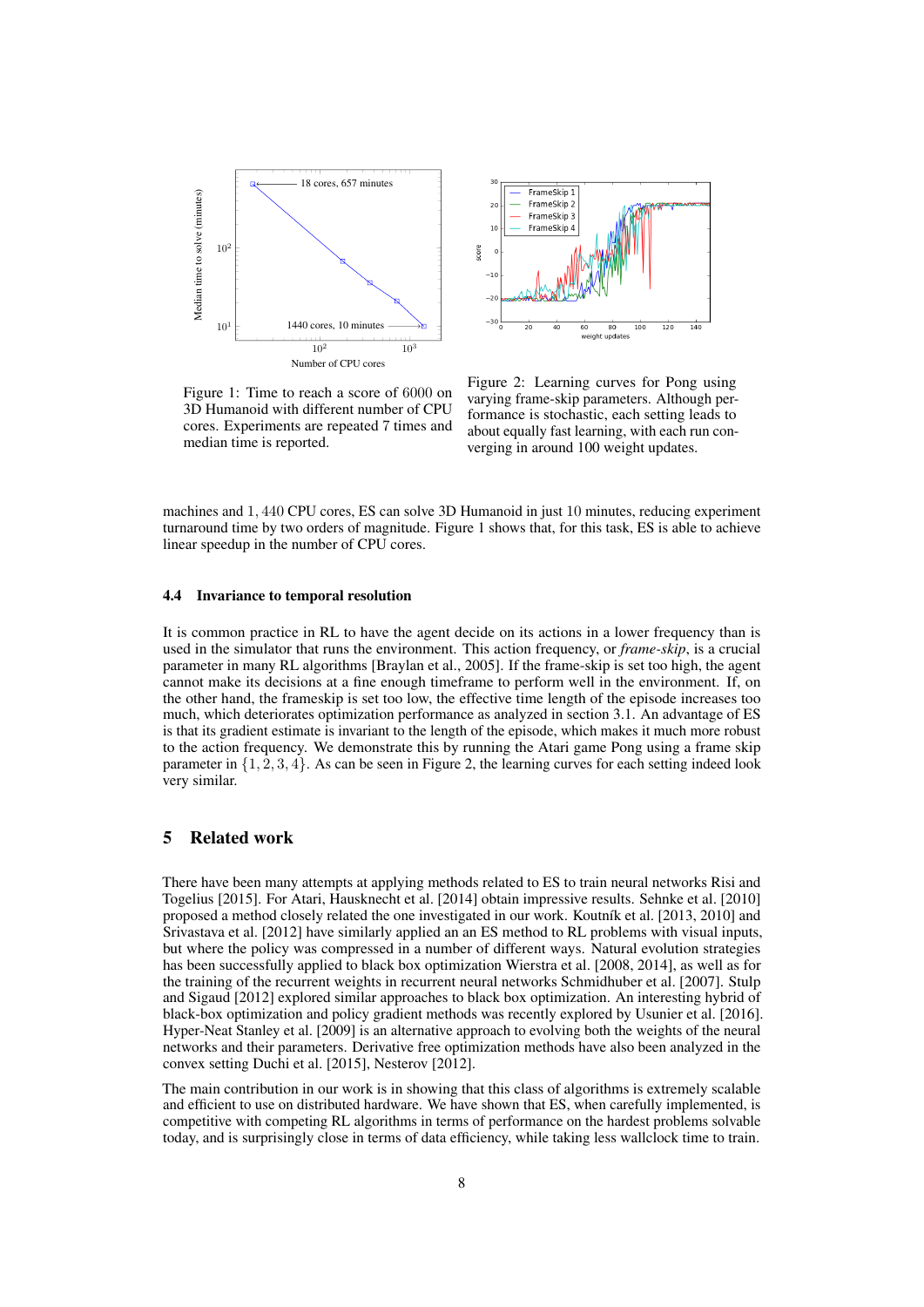## 6 Conclusion

We have explored Evolution Strategies, a class of black-box optimization algorithms, as an alternative to popular MDP-based RL techniques such as Q-learning and policy gradients. Experiments on Atari and MuJoCo show that it is a viable option with some attractive features: it is invariant to action frequency and delayed rewards, and it does not need temporal discounting or value function approximation. Most importantly, ES is highly parallelizable, which allows us to make up for a decreased data efficiency by scaling to more parallel workers.

In future work, we plan to apply evolution strategies to those problems for which MDP-based reinforcement learning is less well-suited: problems with long time horizons and complicated reward structure. We are particularly interested in meta-learning, or learning-to-learn. A proof of concept for meta-learning in an RL setting was given by Duan et al. [2016b]: Using black-box optimization we hope to be able to extend these results. We also plan to examine combining ES with fast low precision neural network implementations to fully make use of the gradient-free nature of ES.

## **References**

- Alex Braylan, Mark Hollenbeck, Elliot Meyerson, and Risto Miikkulainen. Frame skip is a powerful parameter for learning to play atari. *Space*, 1600:1800, 2005.
- Dimo Brockhoff, Anne Auger, Nikolaus Hansen, Dirk V Arnold, and Tim Hohm. Mirrored sampling and sequential selection for evolution strategies. In *International Conference on Parallel Problem Solving from Nature*, pages 11–21. Springer, 2010.
- Greg Brockman, Vicki Cheung, Ludwig Pettersson, Jonas Schneider, John Schulman, Jie Tang, and Wojciech Zaremba. OpenAI Gym. *arXiv preprint arXiv:1606.01540*, 2016.
- Yan Duan, Xi Chen, Rein Houthooft, John Schulman, and Pieter Abbeel. Benchmarking deep reinforcement learning for continuous control. In *Proceedings of the 33rd International Conference on Machine Learning (ICML)*, 2016a.
- Yan Duan, John Schulman, Xi Chen, Peter L Bartlett, Ilya Sutskever, and Pieter Abbeel. RL<sup>2</sup>: Fast reinforcement learning via slow reinforcement learning. *arXiv preprint arXiv:1611.02779*, 2016b.
- John C Duchi, Michael I Jordan, Martin J Wainwright, and Andre Wibisono. Optimal rates for zero-order convex optimization: The power of two function evaluations. *IEEE Transactions on Information Theory*, 61(5):2788–2806, 2015.
- John Geweke. Antithetic acceleration of monte carlo integration in bayesian inference. *Journal of Econometrics*, 38(1-2):73–89, 1988.
- Tobias Glasmachers, Tom Schaul, and Jürgen Schmidhuber. A natural evolution strategy for multiobjective optimization. In *International Conference on Parallel Problem Solving from Nature*, pages 627–636. Springer, 2010a.
- Tobias Glasmachers, Tom Schaul, Sun Yi, Daan Wierstra, and Jürgen Schmidhuber. Exponential natural evolution strategies. In *Proceedings of the 12th annual conference on Genetic and evolutionary computation*, pages 393–400. ACM, 2010b.
- Nikolaus Hansen and Andreas Ostermeier. Completely derandomized self-adaptation in evolution strategies. *Evolutionary computation*, 9(2):159–195, 2001.
- Matthew Hausknecht, Joel Lehman, Risto Miikkulainen, and Peter Stone. A neuroevolution approach to general atari game playing. *IEEE Transactions on Computational Intelligence and AI in Games*, 6(4):355–366, 2014.
- Sergey Ioffe and Christian Szegedy. Batch normalization: Accelerating deep network training by reducing internal covariate shift. *arXiv preprint arXiv:1502.03167*, 2015.
- Norman P Jouppi, Cliff Young, Nishant Patil, David Patterson, Gaurav Agrawal, Raminder Bajwa, Sarah Bates, Suresh Bhatia, Nan Boden, Al Borchers, et al. In-datacenter performance analysis of a tensor processing unit. *arXiv preprint arXiv:1704.04760*, 2017.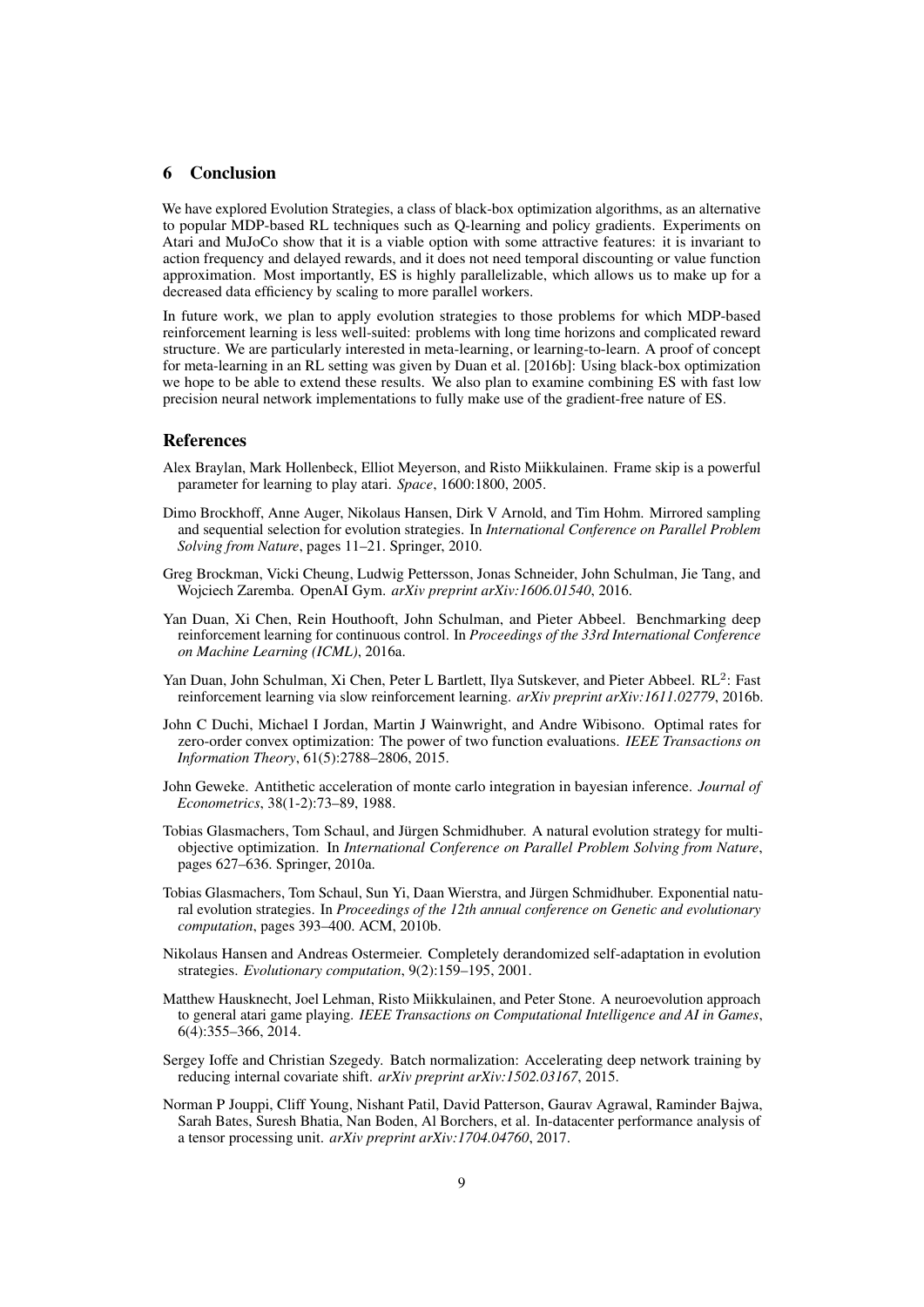- Kenji Kawaguchi. Deep learning without poor local minima. In *Advances In Neural Information Processing Systems*, pages 586–594, 2016.
- Jan Koutník, Faustino Gomez, and Jürgen Schmidhuber. Evolving neural networks in compressed weight space. In *Proceedings of the 12th annual conference on Genetic and evolutionary computation*, pages 619–626. ACM, 2010.
- Jan Koutník, Giuseppe Cuccu, Jürgen Schmidhuber, and Faustino Gomez. Evolving large-scale neural networks for vision-based reinforcement learning. In *Proceedings of the 15th annual conference on Genetic and evolutionary computation*, pages 1061–1068. ACM, 2013.
- Volodymyr Mnih, Koray Kavukcuoglu, David Silver, Andrei A Rusu, Joel Veness, Marc G Bellemare, Alex Graves, Martin Riedmiller, Andreas K Fidjeland, Georg Ostrovski, et al. Human-level control through deep reinforcement learning. *Nature*, 518(7540):529–533, 2015.
- Volodymyr Mnih, Adria Puigdomenech Badia, Mehdi Mirza, Alex Graves, Timothy P Lillicrap, Tim Harley, David Silver, and Koray Kavukcuoglu. Asynchronous methods for deep reinforcement learning. In *International Conference on Machine Learning*, 2016.
- Yurii Nesterov. Efficiency of coordinate descent methods on huge-scale optimization problems. *SIAM Journal on Optimization*, 22(2):341–362, 2012.
- Yurii Nesterov and Vladimir Spokoiny. Random gradient-free minimization of convex functions. *Foundations of Computational Mathematics*, pages 1–40, 2011.
- Andrew Ng, Adam Coates, Mark Diel, Varun Ganapathi, Jamie Schulte, Ben Tse, Eric Berger, and Eric Liang. Autonomous inverted helicopter flight via reinforcement learning. *Experimental Robotics IX*, pages 363–372, 2006.
- Ronald Parr and Stuart Russell. Reinforcement learning with hierarchies of machines. *Advances in neural information processing systems*, pages 1043–1049, 1998.
- I. Rechenberg and M. Eigen. *Evolutionsstrategie: Optimierung Technischer Systeme nach Prinzipien der Biologischen Evolution*. Frommann-Holzboog Stuttgart, 1973.
- Sebastian Risi and Julian Togelius. Neuroevolution in games: State of the art and open challenges. *IEEE Transactions on Computational Intelligence and AI in Games*, 2015.
- Tim Salimans, Ian Goodfellow, Wojciech Zaremba, Vicki Cheung, Alec Radford, and Xi Chen. Improved techniques for training gans. In *Advances in Neural Information Processing Systems*, pages 2226–2234, 2016.
- Tom Schaul, Tobias Glasmachers, and Jürgen Schmidhuber. High dimensions and heavy tails for natural evolution strategies. In *Proceedings of the 13th annual conference on Genetic and evolutionary computation*, pages 845–852. ACM, 2011.
- Juergen Schmidhuber and Jieyu Zhao. Direct policy search and uncertain policy evaluation. In *Aaai spring symposium on search under uncertain and incomplete information, stanford univ*, pages 119–124, 1998.
- Jürgen Schmidhuber, Daan Wierstra, Matteo Gagliolo, and Faustino Gomez. Training recurrent networks by evolino. *Neural computation*, 19(3):757–779, 2007.
- John Schulman, Sergey Levine, Pieter Abbeel, Michael I Jordan, and Philipp Moritz. Trust region policy optimization. In *ICML*, pages 1889–1897, 2015.
- H.-P. Schwefel. *Numerische optimierung von computer-modellen mittels der evolutionsstrategie*. 1977.
- Frank Sehnke, Christian Osendorfer, Thomas Rückstieß, Alex Graves, Jan Peters, and Jürgen Schmidhuber. Parameter-exploring policy gradients. *Neural Networks*, 23(4):551–559, 2010.
- David Silver, Aja Huang, Chris J Maddison, Arthur Guez, Laurent Sifre, George Van Den Driessche, Julian Schrittwieser, Ioannis Antonoglou, Veda Panneershelvam, Marc Lanctot, et al. Mastering the game of go with deep neural networks and tree search. *Nature*, 529(7587):484–489, 2016.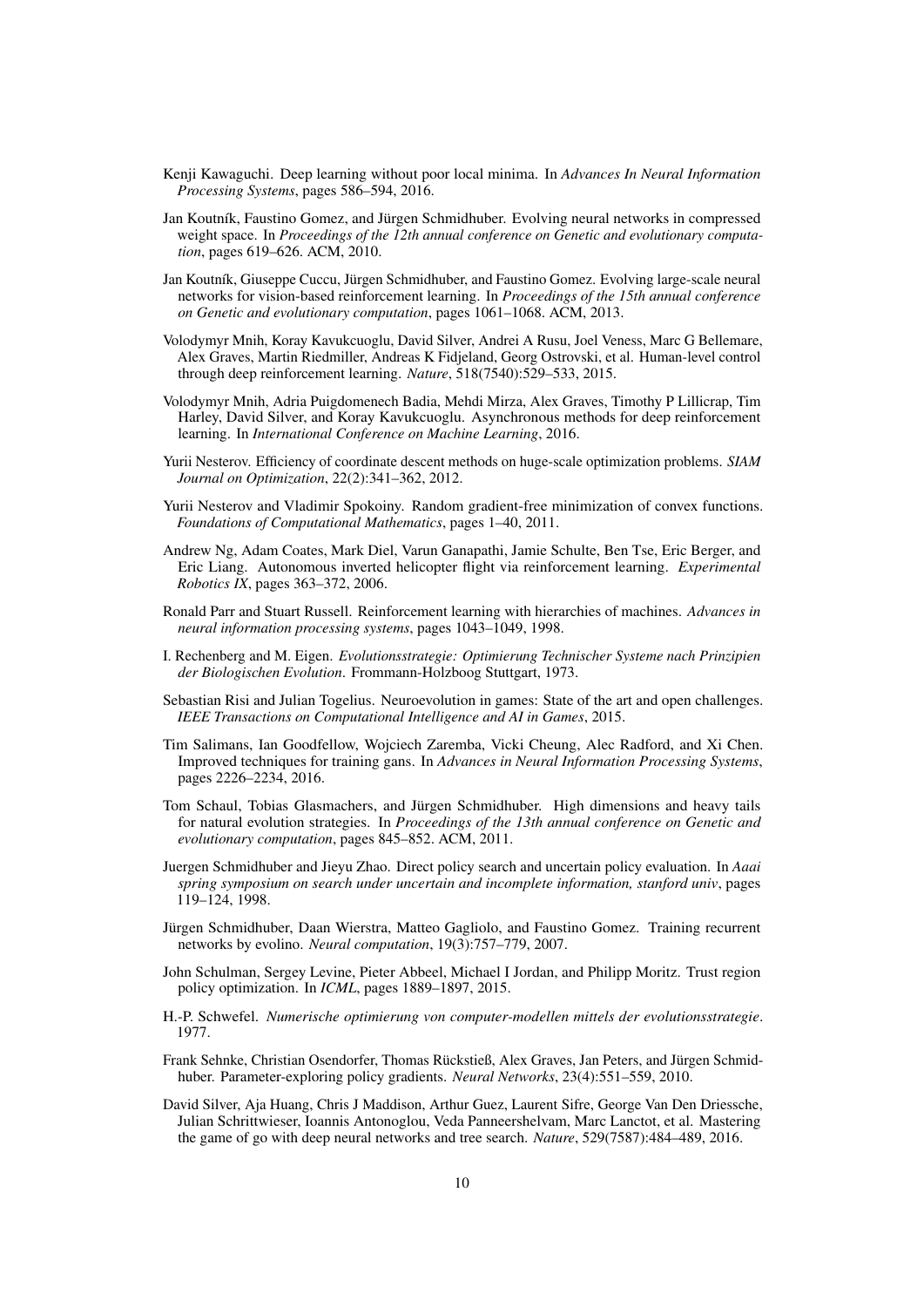- James C Spall. Multivariate stochastic approximation using a simultaneous perturbation gradient approximation. *IEEE transactions on automatic control*, 37(3):332–341, 1992.
- Rupesh Kumar Srivastava, Jürgen Schmidhuber, and Faustino Gomez. Generalized compressed network search. In *International Conference on Parallel Problem Solving from Nature*, pages 337–346. Springer, 2012.
- Kenneth O Stanley, David B D'Ambrosio, and Jason Gauci. A hypercube-based encoding for evolving large-scale neural networks. *Artificial life*, 15(2):185–212, 2009.
- Freek Stulp and Olivier Sigaud. Policy improvement methods: Between black-box optimization and episodic reinforcement learning. 2012.
- Yi Sun, Daan Wierstra, Tom Schaul, and Juergen Schmidhuber. Efficient natural evolution strategies. In *Proceedings of the 11th Annual conference on Genetic and evolutionary computation*, pages 539–546. ACM, 2009.
- Emanuel Todorov, Tom Erez, and Yuval Tassa. Mujoco: A physics engine for model-based control. In *Intelligent Robots and Systems (IROS), 2012 IEEE/RSJ International Conference on*, pages 5026–5033. IEEE, 2012.
- Nicolas Usunier, Gabriel Synnaeve, Zeming Lin, and Soumith Chintala. Episodic exploration for deep deterministic policies: An application to starcraft micromanagement tasks. *arXiv preprint arXiv:1609.02993*, 2016.
- Sjoerd van Steenkiste, Jan Koutník, Kurt Driessens, and Jürgen Schmidhuber. A wavelet-based encoding for neuroevolution. In *Proceedings of the 2016 on Genetic and Evolutionary Computation Conference*, pages 517–524. ACM, 2016.
- Daan Wierstra, Tom Schaul, Jan Peters, and Juergen Schmidhuber. Natural evolution strategies. In *Evolutionary Computation, 2008. CEC 2008.(IEEE World Congress on Computational Intelligence). IEEE Congress on*, pages 3381–3387. IEEE, 2008.
- Daan Wierstra, Tom Schaul, Tobias Glasmachers, Yi Sun, Jan Peters, and Jürgen Schmidhuber. Natural evolution strategies. *Journal of Machine Learning Research*, 15(1):949–980, 2014.
- Ronald J Williams. Simple statistical gradient-following algorithms for connectionist reinforcement learning. *Machine learning*, 8(3-4):229–256, 1992.
- Kelvin Xu, Jimmy Ba, Ryan Kiros, Kyunghyun Cho, Aaron C Courville, Ruslan Salakhutdinov, Richard S Zemel, and Yoshua Bengio. Show, attend and tell: Neural image caption generation with visual attention. In *ICML*, volume 14, pages 77–81, 2015.
- Sun Yi, Daan Wierstra, Tom Schaul, and Jürgen Schmidhuber. Stochastic search using the natural gradient. In *Proceedings of the 26th Annual International Conference on Machine Learning*, pages 1161–1168. ACM, 2009.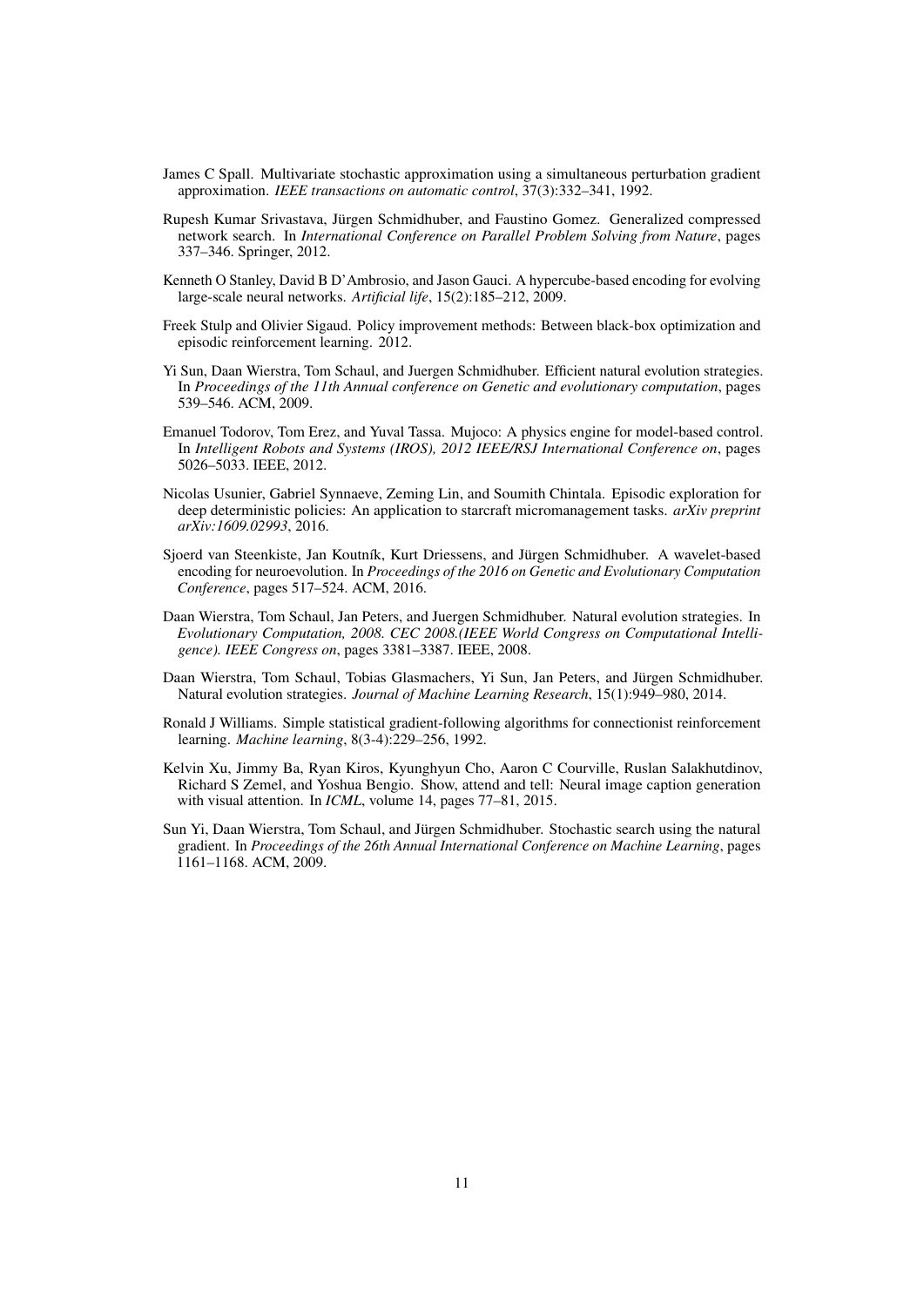| Game                 | <b>DQN</b> | A3C FF, 1 day | HyperNEAT | ES FF, 1 hour | A <sub>2</sub> C FF |
|----------------------|------------|---------------|-----------|---------------|---------------------|
| Amidar               | 133.4      | 283.9         | 184.4     | 112.0         | 548.2               |
| Assault              | 3332.3     | 3746.1        | 912.6     | 1673.9        | 2026.6              |
| Asterix              | 124.5      | 6723.0        | 2340.0    | 1440.0        | 3779.7              |
| Asteroids            | 697.1      | 3009.4        | 1694.0    | 1562.0        | 1733.4              |
| Atlantis             | 76108.0    | 772392.0      | 61260.0   | 1267410.0     | 2872644.8           |
| <b>Bank Heist</b>    | 176.3      | 946.0         | 214.0     | 225.0         | 724.1               |
| <b>Battle Zone</b>   | 17560.0    | 11340.0       | 36200.0   | 16600.0       | 8406.2              |
| Beam Rider           | 8672.4     | 13235.9       | 1412.8    | 744.0         | 4438.9              |
| Berzerk              |            | 1433.4        | 1394.0    | 686.0         | 720.6               |
| Bowling              | 41.2       | 36.2          | 135.8     | 30.0          | 28.9                |
| Boxing               | 25.8       | 33.7          | 16.4      | 49.8          | 95.8                |
| <b>Breakout</b>      | 303.9      | 551.6         | 2.8       | 9.5           | 368.5               |
| Centipede            | 3773.1     | 3306.5        | 25275.2   | 7783.9        | 2773.3              |
| Chopper Command      | 3046.0     | 4669.0        | 3960.0    | 3710.0        | 1700.0              |
| Crazy Climber        | 50992.0    | 101624.0      | $0.0\,$   | 26430.0       | 100034.4            |
| Demon Attack         | 12835.2    | 84997.5       | 14620.0   | 1166.5        | 23657.7             |
| Double Dunk          | 21.6       | 0.1           | 2.0       | 0.2           | 3.2                 |
| Enduro               | 475.6      | 82.2          | 93.6      | 95.0          | 0.0                 |
| <b>Fishing Derby</b> | 2.3        | 13.6          | 49.8      | 49.0          | 33.9                |
| Freeway              | 25.8       | 0.1           | 29.0      | 31.0          | 0.0                 |
| Frostbite            | 157.4      | 180.1         | 2260.0    | 370.0         | 266.6               |
| Gopher               | 2731.8     | 8442.8        | 364.0     | 582.0         | 6266.2              |
| Gravitar             | 216.5      | 269.5         | 370.0     | 805.0         | 256.2               |
| Ice Hockey           | 3.8        | 4.7           | 10.6      | 4.1           | 4.9                 |
| Kangaroo             | 2696.0     | 106.0         | 800.0     | 11200.0       | 1357.6              |
| Krull                | 3864.0     | 8066.6        | 12601.4   | 8647.2        | 6411.5              |
| Montezuma's Revenge  | 50.0       | 53.0          | 0.0       | 0.0           | 0.0                 |
| Name This Game       | 5439.9     | 5614.0        | 6742.0    | 4503.0        | 5532.8              |
| Phoenix              |            | 28181.8       | 1762.0    | 4041.0        | 14104.7             |
| Pit Fall             |            | 123.0         | 0.0       | 0.0           | 8.2                 |
| Pong                 | 16.2       | 11.4          | 17.4      | 21.0          | 20.8                |
| Private Eye          | 298.2      | 194.4         | 10747.4   | 100.0         | 100.0               |
| $Q*Bert$             | 4589.8     | 13752.3       | 695.0     | 147.5         | 15758.6             |
| <b>River Raid</b>    | 4065.3     | 10001.2       | 2616.0    | 5009.0        | 9856.9              |
| Road Runner          | 9264.0     | 31769.0       | 3220.0    | 16590.0       | 33846.9             |
| Robotank             | 58.5       | 2.3           | 43.8      | 11.9          | 2.2                 |
| Seaguest             | 2793.9     | 2300.2        | 716.0     | 1390.0        | 1763.7              |
| Skiing               |            | 13700.0       | 7983.6    | 15442.5       | 15245.8             |
| Solaris              |            | 1884.8        | 160.0     | 2090.0        | 2265.0              |
| Space Invaders       | 1449.7     | 2214.7        | 1251.0    | 678.5         | 951.9               |
| <b>Star Gunner</b>   | 34081.0    | 64393.0       | 2720.0    | 1470.0        | 40065.6             |
| Tennis               | 2.3        | 10.2          | 0.0       | 4.5           | 11.2                |
| Time Pilot           | 5640.0     | 5825.0        | 7340.0    | 4970.0        | 4637.5              |
| Tutankham            | 32.4       | 26.1          | 23.6      | 130.3         | 194.3               |
| Up and Down          | 3311.3     | 54525.4       | 43734.0   | 67974.0       | 75785.9             |
| Venture              | 54.0       | 19.0          | 0.0       | 760.0         | 0.0                 |
| Video Pinball        | 20228.1    | 185852.6      | 0.0       | 22834.8       | 46470.1             |
| Wizard of Wor        | 246.0      | 5278.0        | 3360.0    | 3480.0        | 1587.5              |
| Yars Revenge         |            | 7270.8        | 24096.4   | 16401.7       | 8963.5              |
| Zaxxon               | 831.0      | 2659.0        | 3000.0    | 6380.0        | 5.6                 |
|                      |            |               |           |               |                     |

Table 2: Final results obtained using Evolution Strategies on Atari 2600 games (feedforward CNN policy, deterministic policy evaluation, averaged over 10 re-runs with up to 30 random initial no-ops), and compared to results for DQN and A3C from Mnih et al. [2016] and HyperNEAT from Hausknecht et al. [2014]. A2C is our synchronous variant of A3C, and its reported scores are obtained with 320M training frames with the same evaluation setup as for the ES results. All methods were trained on raw pixel input.